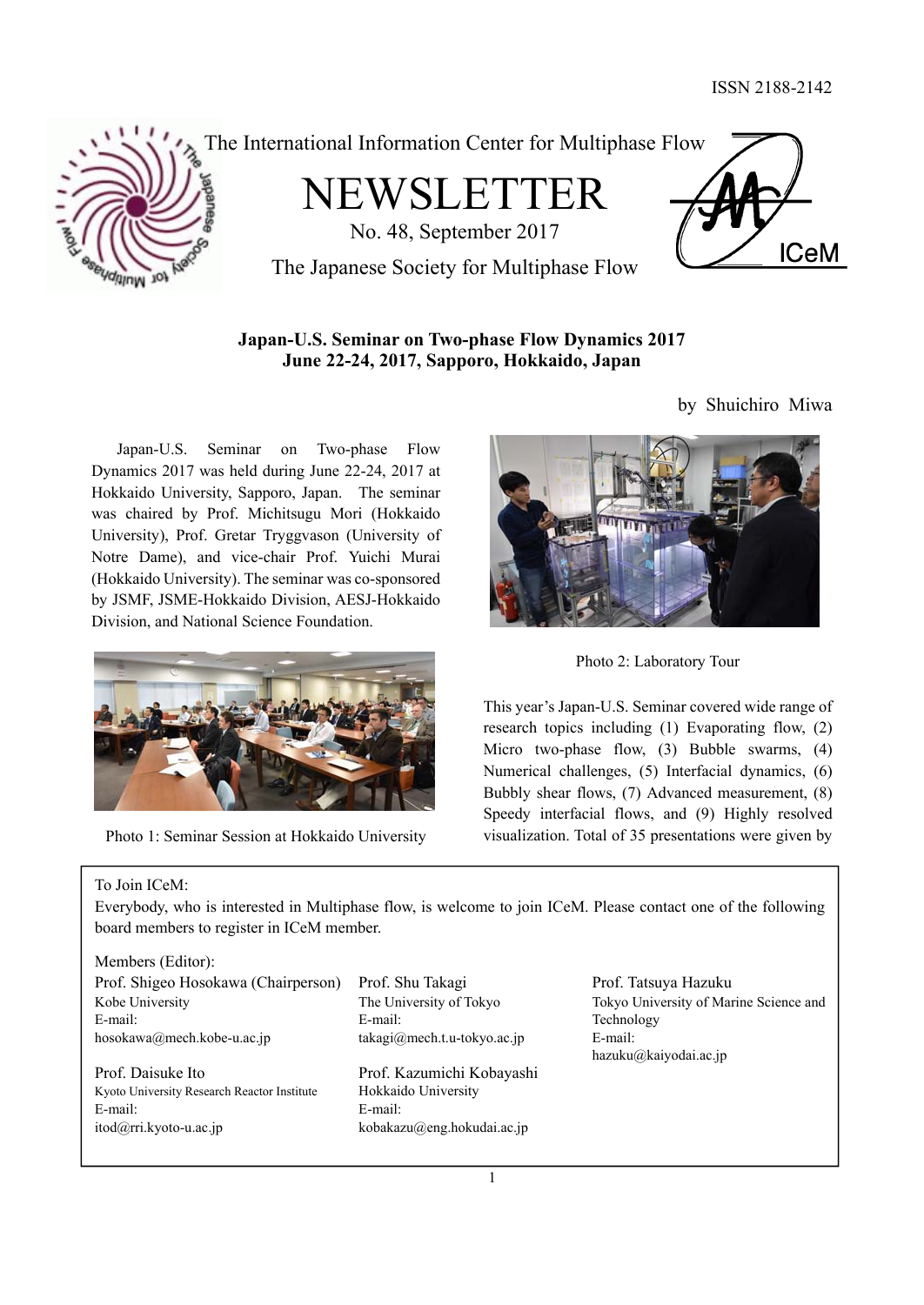researchers from Japan and the US. Keynote presentations were given by Prof. Steven Ceccio (University of Michigan) on bubbly shock propagation, Prof. Shu Takagi (University of Tokyo) on bubble clusters to vortical structures in turbulent bubbly flows, Prof. Akio Tomiyama (Kobe University) on modeling and numerical simulation of bubbly flow in bubble column, and Prof. Xiaodong Sun (University of Michigan) on liquid velocity field measurement around Taylor bubbles.



# Japanese Folk Song Group

The seminar also included laboratory tour as a part of the program and participants had opportunities to see the currently ongoing two-phase flow related experimental programs at Hokkaido University at Fluid Dynamics and Flow Control Laboratory, Nuclear System Safety Engineering Laboratory, and Wind Tunnel Laboratory. On second day of the seminar, special session was organized on the reports on currently ongoing two-phase flow research activities in Japan, US, and EU given by Prof. Yuichi Murai, Prof. Gretar Tryggvason, and Prof. Yasushi Takeda

(ETH-Zurich). In the evening of the second day, seminar banquet was held at the  $20<sup>th</sup>$  floor of Century Royal Hotel near Sapporo station. Special remarks were given by Mr. Justin Tull of U.S. Consulate General, and Vice President of Hokkaido University Prof. Nishii. Participants also enjoyed the performance given by Japanese Folk Song Group of Hokkaido University, "Minken-Wadachi." Finally, candidate site of the next Japan-U.S. Seminar was announced by Prof. Ceccio of University of Michigan-Ann Arbor.



Photo 4: Group Photo at Hokkaido University Photo 3: Seminar Banquet with Traditional

The Japan-U.S. seminar 2017 brought fruitful discussions among researchers from various disciplines, and reaffirmed its value with a rich history dating back to 1970s. On behalf of local organizing committee, I would like to end this column with special thanks to all the participants and staff members who made this seminar possible.

Shuichiro Miwa, Assistant Professor Secretary General of Japan-U.S. Seminar 2017 Hokkaido Univesity smiwa@eng.hokudai.ac.jp

#### **The 3rd International Conference on Numerical Methods in Multiphase Flows June 26-29, 2017, Tokyo, Japan**

by Shu Takagi

 The 3rd International Conference on Numerical Methods in Multiphase Flows (ICNMMF-III) was held at The University of Tokyo, Institute of Industrial Science, (Komaba-II campus), Tokyo, Japan, from June 26 to 29, 2017. The co-chairpersons of this conference are Prof. Akio Tomiyama (Kobe University) and myself ( Shu Takagi (The University of Tokyo)).

The 1st ICNMMF was held in Penn State University (USA) in 2012, and the 2nd was in Technical University of Darmstadt (Germany). The idea behind this conference series is to have an international highlevel meeting, focused on numerical aspects with respect to the latest developments and needs in CFD for multiphase flows. Our intent is to bring together the international community in a focused technical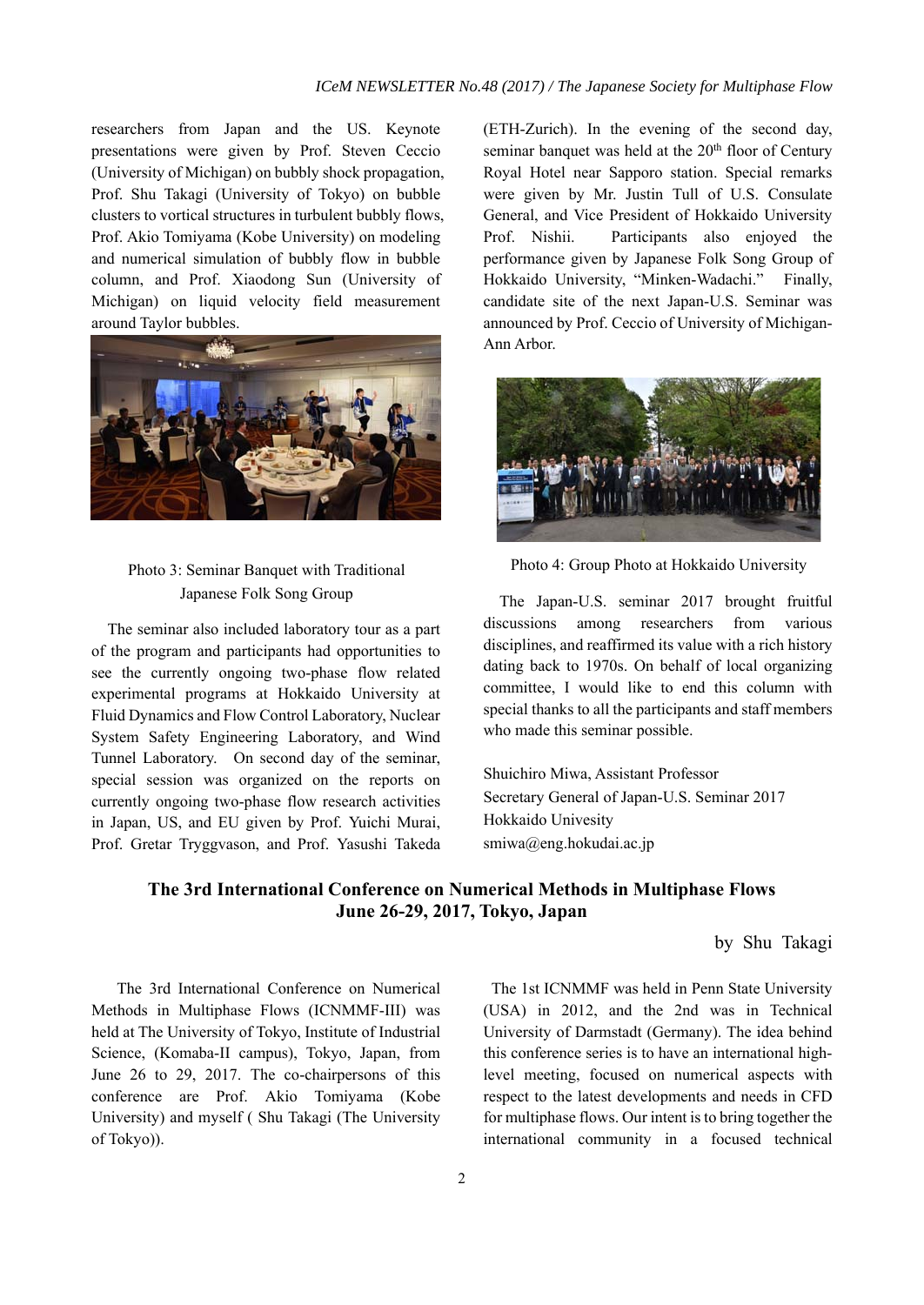exchange environment.

This time, we had more than 160 attendants and more than 130 presentations including 18 invited speakers ( 6 Plenary Speakers and 12 Keynote speakers ) . Plenary talks were given by

- Prof. Tim Colonius (California Institute of Technology, USA),
- Prof. Jacobus Derksen University of Aberdeen, UK), Dr. Djamel Lakehal (ASCOMP, Switzerland),
- Prof. Dominique Legendre (Institut de Mécanique des Fluides de Toulouse, France),
- Prof. Andrea Prosperetti (University of Houston, USA),
- Prof. Hiroyuki Takahira (Osaka Prefecture University, Japan) (in alphabetical sequence )

We had many participants from foreign countries, 124 participants from 25 countries. As was expected, the quality of the talks was very good and I got many e-mails after the conference saying that the quality of the talks, especially by the invited speakers were excellent.

Compared with the previous ICNMMFs, I had an impression this time that more emphasis was on the interpretation of the numerical results. The ICNMMF had originally the purpose of sharing the detail knowledge for the development of accurate and

robust numerical schemes. In some sense, this has been achieved in the last 2 conferences and thepurpose objectives are gradually moving to the next stage, that is how we utilize the developed scheme to understand the multiphase flow physics. So, I amvery much looking forward to seeing what kinds of new analysis will be given in the next ICNMMF.

Finally, I would like to thank to all the Local Organizing Committee members, Scientific Program Committee members and supporting stuffs for the conference. Special thanks are to Prof. Akio Tomiyama for co-chairing the conference, Prof. Takeo Kajishima as a chair of scientific committee members for finalizing the program and Kosuke Hayashi for website and general stuffs.

The next conference, ICNMMF-IV, will be held in Houston chaired by Prof. Andrea Prosperetti (University of Houston). I look forward to seeing you there.

Shu Takagi, Professor, Co-Chair of ICNMMF-III The University of Tokyo, takagi@mech.t.u-tokkyo.ac.jp



#### **Obituarty**

It is with deep sadness that we inform you that **Professor Barry Azzopardi** (University of Nottingham) passed away on May 22, 2017.

We would like to express our sincere appreciation for his enormous contributions and to offer our deepest sympathies.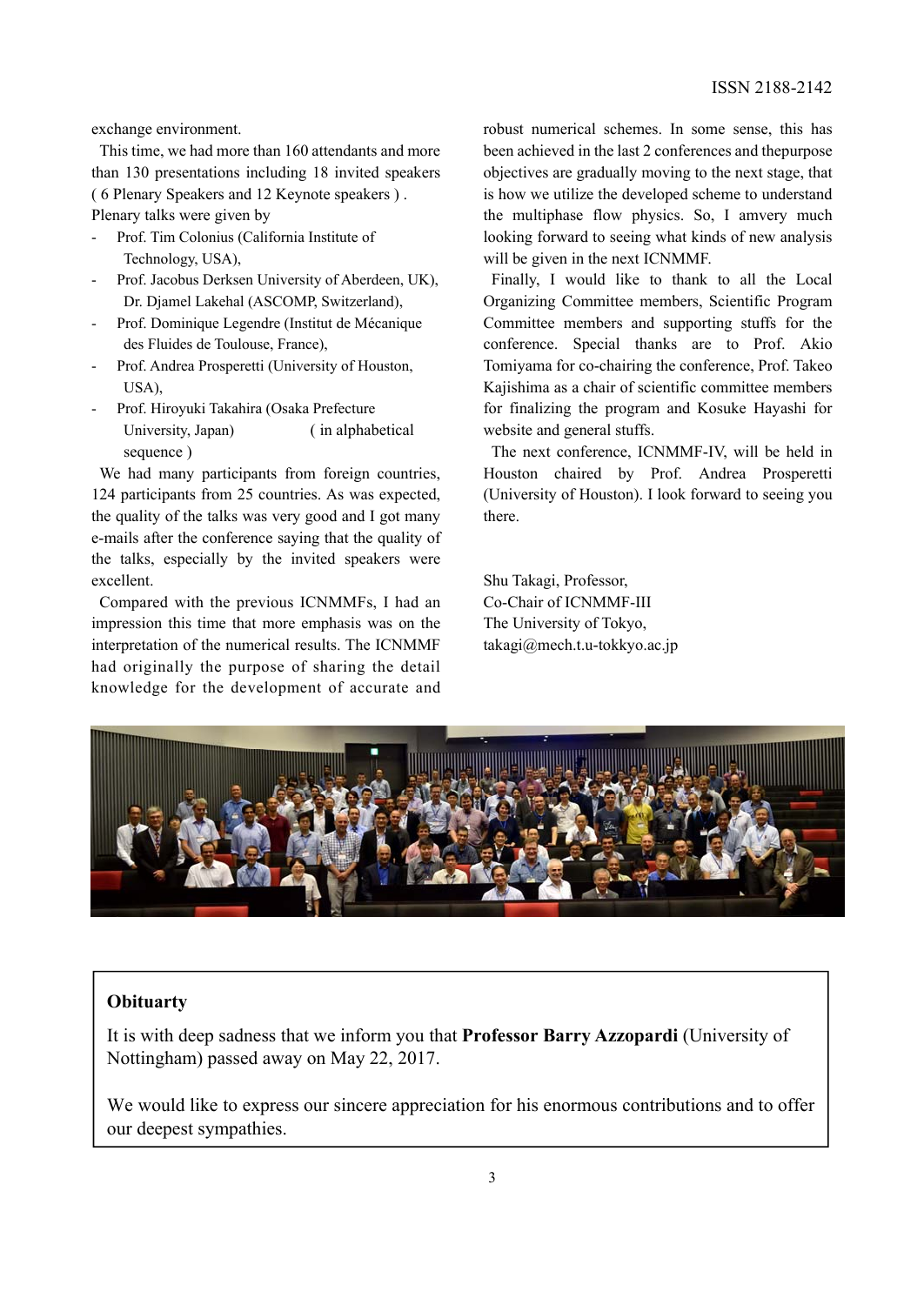#### **Future Meetings**

Following list includes conference name, place, date and contact information.

#### **The 28th International Symposium on Transport Phenomena (ISTP 28)**

Peradeniya, Sri Lanka, September 22 - 24, 2017 Chair: L. Rajapaksha (University of Peradeniya) http://www.pdn.ac.lk/istp28/

### **The 6th International Conference on Jets, Wakes and Separated Flows (ICJWSF 2017)**

Cincinnati, USA, October 9 - 12, 2017

Chair: E. J. Gutmark (University of Cincinnati)

https://www.uc.edu/eventservices/ICJWSF-2017.html

### **2nd Workshop on Advances in CFD and MD modelling of Interface Dynamics in Capillary Two-Phase Flows**

Lausanne, Switzerland, October 9-13, 2017 http://ltcm.epfl.ch/cms/page-127462.html

## **The 19th Annual Conference on Liquid Atomization & Spray Systems - Asia (ILASS-Asia 2017)**

Jeju Island, Korea, November 6 - 9, 2017 Chair: C. Bae (KAIST) https://www.ilass-asia2017.org/

#### **The 9th JSME-KSME Thermal and Fluids Engineering Conference (TFEC9)**

Okinawa, Japan, October 28 - 30, 2017 Chair: M. Takei (Chiba University) http://www.tfec9.org/

### **2017 ANS Winter Meeting and Nuclear Technology Expo**

Washington, DC, USA, October 29 - November 2, 2017 Chair: T. Troutman (Bechtel Nuclear, Security & Environmental)

http://www.ans.org/meetings/m\_149

### **The 14th International Conference on Flow Dynamics (ICFD2017)**

Sendai, Japan, November 1 - 3, 2017 Chair: S. Maruyama (Tohoku University) http://www.ifs.tohoku.ac.jp/icfd2017/

## **The 12th International Symposium on Advanced Science and Technology in Experimental Mechanics (12th ISEM'17)**  Kanazawa, Japan, November 1 - 4, 2017 Chair: M. Nakada (Kanazawa Institute of Technology) http://www.jsem.jp/ISEM12/

#### **TINTERCOH2017**

Montevideo, Uruguay, November 13 -17, 2017

Chair: L. Sanford (University of Maryland Center for Environmental Science) https://www.fing.edu.uy/imfia/intercoh/

## **15th Multiphase Flow Conference & Short Course**

Dresden, Germany, November 14 – 17, 2017 http://www.hzdr.de/multiphase

**The 17th International Conference on Micro and Nanotechnology for Power Gneration and Energy Conversion Applications (Power MEMS 2017)**  Kanazawa, Japan, November 14 - 17, 2017 Chair: Y. Suzuki (University of Tokyo) http://www.powermems.org/

#### **The 11th Pacific Symposium on Flow Visualization and Image Processing (PSFVIP-11)**

Kumamoto, Japan, December  $1 - 3$ , 2017 Chair: S. Torii (Kumamoto University)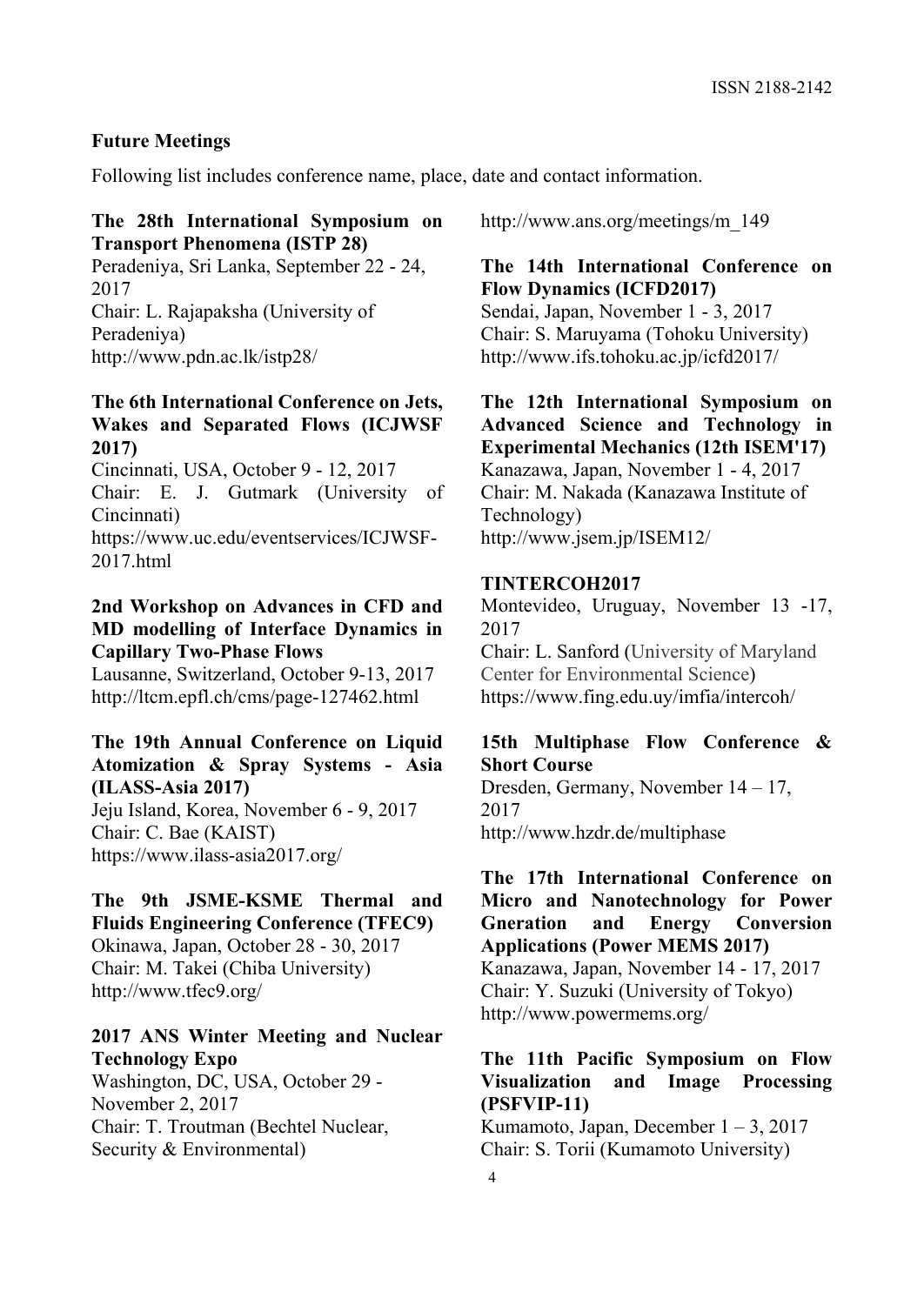http://www.psfvip11.jp/

### **The 10th International Symposium on Measurement Techniques for multiphase Flows (ISMTMF'17)**

Hong Kong, December 3 - 7, 2017 Chair: Huihe Qiu (Hong Kong University of Sci. & Tech.) http://ismtmf2017.ust.hk

**24th National and 2nd International ISHMT -ASTFE Heat and Mass Transfer Conference (IHMTC-2017)** 

Telangana, India, December 27 - 30, 2017 http://www.ishmt2017.com/

------------------------ 2018 --------------------

## **The 35th Short Courses on Modelling and Computation of Multiphase Flows**

Zurich, Switzerland, February 12 - 16, 2018 E-mail: shortcourse@lke.mavt.ethz.ch http://www.lke.mavt.ethz.ch/news-andevents/events/short-course-mpf.html

## **Fluidics and Non-Euqilibrium Gas Flows**

Strasbourg, France, February 28 – March 2, 2018 http://mflu-negf-2018.com/

### **The 10th International Conference on Boiling and Condensation Heat Transfer (ICBCHT10)**

Nagasaki, Japan, March 12 - 15, 2018 Chair: Y. Takata (Kushu University) http://www2.mech.nagasakiu.ac.jp/ICBCHT10/

## **European-Japanese Two-phase Flow Group Meeting**

New York, USA, April 22 - 26, 2018 Chair: Masahiro Kawaji (City College of New York)

**The 3rd International Symposium on Application of High-voltage, Plasma & Micro/Nano Bubble to Agriculture and Aquaculture** (ISHPMNB 2018) Morioka, Iwate, Japan, May 9 - 12, 2018 Chair: Koichi Takaki (Iwate University) Chair: Kiyoshi Yoshikawa (Kyoto University) http://ishpmnb2018.sgk.iwate-u.ac.jp

## **The 10th International Symposium on Cavitation (CAV2018)**

Baltimore, Maryland, USA, May 14 – 16, 2018 Chair: J. Katz (Johns Hopkins University) https://cav2018.jhu.edu/

## **ASME Pressure Vessels & Piping Conference (PVP)**

Praha,Czech Republic, July 15 - 20, 2018 Chair: P. Mertiny (University of Alberta) https://www.asme.org/events/pvp

### **The 19th International Symposium on Applications of Laser and Imaging Techniques to Fluid Mechanics**

Lisbon, Portugal, July  $16 - 19$ , 2018 http://www.lisbonlasersymposium.org/LXLASER2018/

## **2018 ANS Annual Meeting**

Philadelphia, USA, June 17 - 21, 2018 General Chair: K. P. Singh (Holtec International) http://www.ans.org/meetings/m\_244

#### **The 26th International Conference on Nuclear Engineering (ICONE-26)**

London, England, July 22 - 28, 2018 https://www.asme.org/events/icone

## **The 14th International Conference on Liquid Atomization and Spray Systems (ICLASS 2018)**

Chicago, IL, USA, July 22 - 26, 2018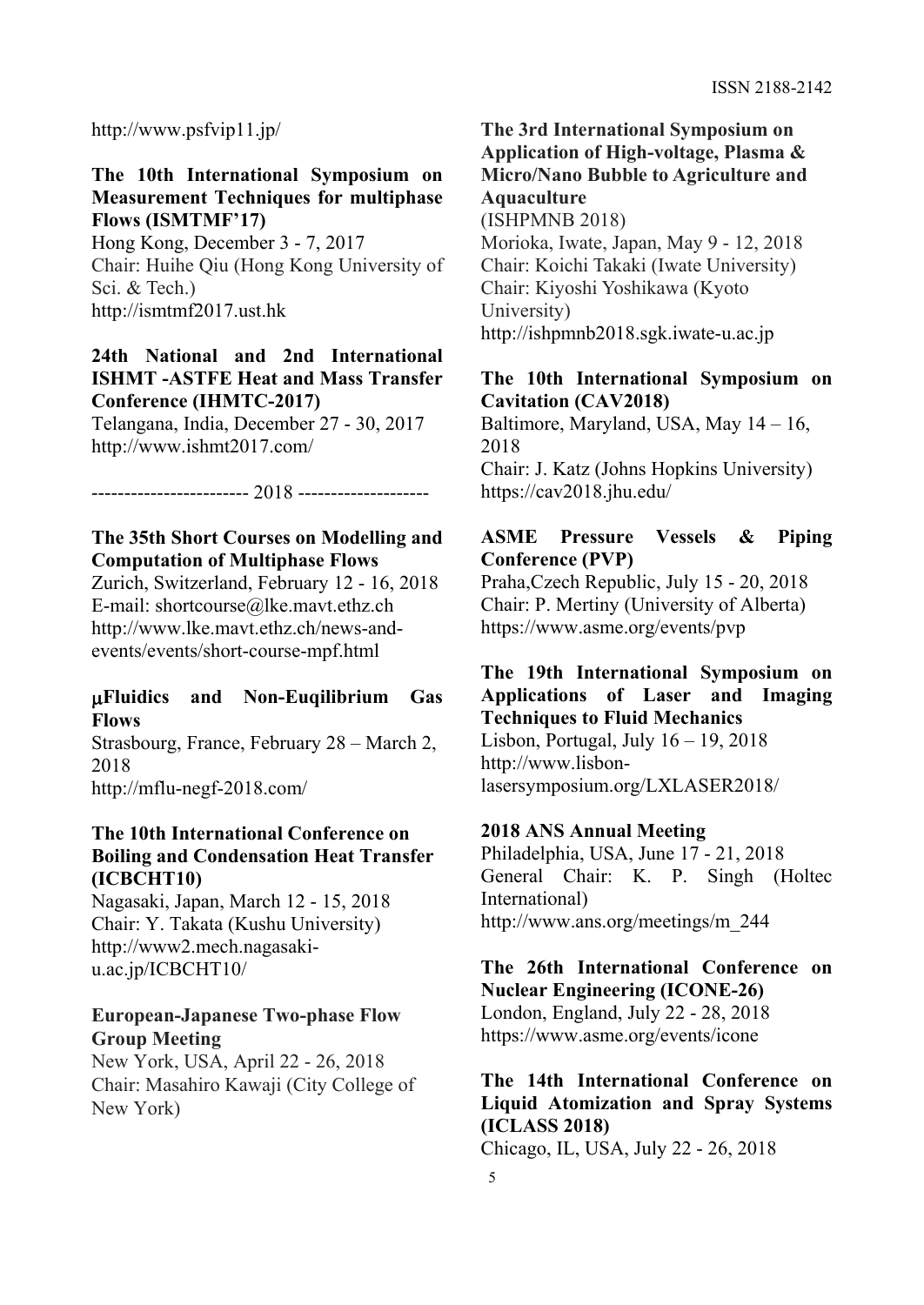http://www.iclass2018.org/

**31st International Symposium on Rarefied Gas Dynamics (RGD31)**  Glasgow, UK, July 23-27, 2018

## **The 16th International Heat Transfer Conference (IHTC-16)**

Beijing, China, August 10 - 16, 2018 Chair: P. Cheng (Shanghai Jiao Tong University) http://www.ihtc16.org/

**The 12th International Topical Meeting on Nuclear Reactor Thermal-Hydraulics, Operation and Safety (NUTHOS-12)** 

Qingdao, China, October 14 - 18, 2018 Chair: G. Li (CNS) Chair: J.H. Kim (KAIST) Chair: H. Ninokata (POLIMI) http://www.nuthos-12.org/

------------------------ 2019 --------------------

**The 11th International Symposium on Turbulence and Shear Flow Phenomena (TSFP11)**  Southampton, UK, July 30 – August 2, 2019 Chair: M. Oberlack (Technische Universitat Darmstadt)

http://tsfp11.org/

## **The 10th International Conference on Multiphase Flow (ICMF10)**

Rio de janeiro, Brazil, May, 2019 Chair: O. Rodriguez (Universidade de São Paulo) Chair: N. Mangiavacchi (Universidade do Estado do Rio de Janeiro) http://eventos.abcm.org.br/icmf2019/

| <b>Executive Division of The Japanese Society for Multiphase Flow (2017)</b> |                                                               |  |
|------------------------------------------------------------------------------|---------------------------------------------------------------|--|
| President<br>Vice Presidents                                                 | A. Tomiyama (Kobe University)<br>T. Tanaka (Osaka University) |  |
|                                                                              | M. Ohta (Tokushima University)                                |  |
|                                                                              | T. Okawa (University of Electro-Communications)               |  |
| <b>Chair of Informatics Division</b>                                         |                                                               |  |
|                                                                              | S. Hosokawa (Kobe University)                                 |  |
| Chair of Planning Division                                                   |                                                               |  |
|                                                                              | H. Monji (Tsukuba University)                                 |  |
| Chair of International Intercourse Division                                  |                                                               |  |
|                                                                              | S. Takagi (The University of Tokyo)                           |  |
| Chair of General Affairs Division                                            |                                                               |  |
|                                                                              | K. Hayashi (Kobe University)                                  |  |
| Executive Office of JSMF                                                     |                                                               |  |
| Academic Publication & Printings Co.                                         |                                                               |  |
| 2-14-9 Kasugadenaka, Konohana-ku, Osaka, 554-0022, JAPAN                     |                                                               |  |
|                                                                              | Tel: $+81-6-6466-1588$ Fax: $+81-6-6463-2522$                 |  |
| E-mail: office@jsmf.gr.jp                                                    |                                                               |  |
|                                                                              | URL: http://www.jsmf.gr.jp/                                   |  |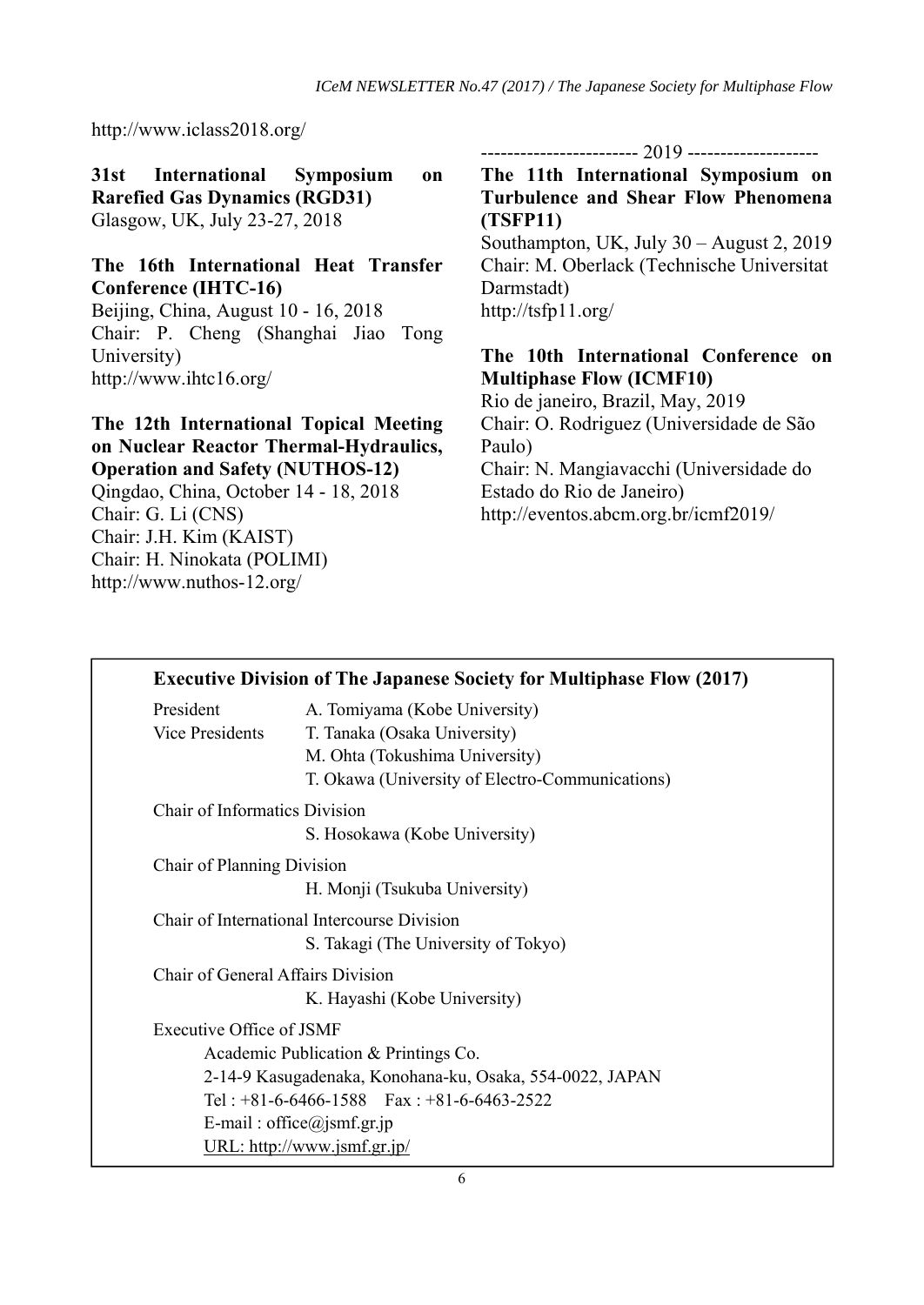The 10th International **Symposium on Measurement Techniques for Multiphase Flow**  $-2017$ 



#### December 3-7, 2017 Hong Kong SAR, China

#### 3RD ANNOUNCEMENT AND CALL **FOR PAPERS**

**ORGANIZED BY:** 

Department of Mechanical and Aerospace Engineering and **HKUST** Energy Institute Hong Kong University of Science & Technology

The Chinese Society for Measurement techniques on Multiphase Flow

The Japanese Society for Multiphase Flow



**Conference Website:** http://ismtmf2017.ust.hk

#### **ORGANIZING COMMITTEE**

**Honorary Chair**<br>Wei Shyy

**General Chairs** Huihe Qiu and Tianshou Zhao

**Co-Chairs Xiaoshu CAi and Shigeo Hosokawa** 

**Local Organizing Committee** 

Christopher Y.H. Chao, HKUST<br>Bailing Huang, HKUST **Zhigang Li, HKUST<br>Yan Su, Macau University** Hui Tang, Hong Kong PolyU

#### **Conference Secretariat**

Secretariat: Mr Dong Liao<br>Department of Mechanical and Aerospace Engineering Hong Kong University of Science & Technology<br>Clear Water Bay, Kowloon, Hong Kong, SAR China Tel. (852) 2358 7184; Fax (852) 2358 1543<br>E-mail: **ismtmf@ust.hk** 

#### **Conference Venue**

Hong Kong University of Science & Technology<br>Clear Water Bay, Kowloon, Hong Kong

#### **International Scientific Committee**

| ,,,,,,,,,,,,,,,,                                  |                                       |  |
|---------------------------------------------------|---------------------------------------|--|
| Daniel Attinger                                   | <b>Iowa State University</b>          |  |
| Xiaofang Cheng                                    | University of Sci. and Tech. of China |  |
| Feng Dong                                         | <b>Tianjin University</b>             |  |
| Xi'an Jiaotong University<br>Liejin Guo           |                                       |  |
| Yannis.<br>Hardalupas Imperial College            |                                       |  |
| Hui Hu                                            | <b>Iowa State University</b>          |  |
|                                                   | Akimaro Kawahara Kumamoto University  |  |
|                                                   | Hiroshige Kikura Tokyo Inst. Tech.    |  |
|                                                   | Atsuhide Kitagawa Kyoto Inst. Tech.   |  |
| Shi Liu                                           | North China Electric Power University |  |
| Yingzheng Liu                                     | Shanghai Jiao Tong University         |  |
| South China University of Technology<br>lidone Lu |                                       |  |

#### **BACKGROUND**

After enthusiastic responses to the past nine ISMTMFs held<br>in Nanjing (1995), Beijing (1998), Fukui (2001), Hangzhou (2004), Macau (2006), Okinawa (2008), Tianjin (2011), Guangzhou (2013) and Sapporo (2015), the 10th International Symposium on Measurement Techniques for<br>Multiphase Flows (ISMTMF) will be held in Hong Kong Numprise Frows (1880) The frequency of the focus of this symposium<br>from December 3 to 7, 2017. The focus of this symposium<br>will be on the latest progress in the development of<br>measurement techniques for multiphase flows a exchanging new information among scientists and engineers working in universities, industries and other fields.

This symposium aims to provide an international forum for presentation, exchange of ideas and creation of knowledge<br>in recent advances on various aspects of theories, analyses, and applications of measurement techniques in complex<br>multiphase/multicomponent flows. The focus of this symposium is to report the latest progress in developing<br>measurement techniques for multiphase flows and exchanging new information among scientists and engineers<br>working in universities, industries and other fields. It will bring together researchers and practitioners from academia, research institutions and industry to exchange experiences,<br>disseminate up-to-date information, and explore new<br>opportunities in the field; in particular, it will expose young or new researchers to the state of the art in the field by<br>means of the symposiums. It is anticipated that the 10th International Symposium on Measurement Techniques for<br>Multiphase Flows-2017 (ISMTMF 2017) will provide an opportunity for stimulation of the researchers as well as for furthering cooperation among the investigators in the field of advanced Multiphase Flow Measurement Techniques.

#### **CALL FOR PAPERS**

ISMTMF'17 will focus on the following topics (include but not limited to):

 $\boxtimes$  Fundamentals of multiphase flow measurement techniques and experimental methods

- ⊠ Novel sensors and measurement methods of multiphase systems
- M Information technology for multiphase flow
- xx Process tomography and flow visualization<br>Intelligent instruments and monitoring systems
- 

| Koji Okamoto   | University of Tokyo                                      |  |
|----------------|----------------------------------------------------------|--|
| Tomio Okawa    | Tokyo Elect Comm Univ                                    |  |
| Kuangfang Ren  | Rouen University                                         |  |
|                | Toshihiko Shakouchi Mie University                       |  |
|                | Martin Sommerfeld Otto Von Guericke University Magdeburg |  |
|                | Masahito Takei Chiba University                          |  |
|                | Hisashi Umekawa, Kansai University                       |  |
| An-Bang Wang   | National Taiwan University                               |  |
| Fei Wang       | Zhejiang University                                      |  |
| Junfeng Wang   | Jiangsu University                                       |  |
| Yingxiang Wu   | <b>Chinese Academy of Sciences</b>                       |  |
| Li Yang        | Guangdong University of Technology                       |  |
| Yongrong Yang  | Zhejiang University                                      |  |
| Simon Yu       | Singapore Institute of Technology                        |  |
| Hongjian Zhang | Zhejiang University                                      |  |
| Huaichun Zhou  | <b>Tsinghua University</b>                               |  |

#### **International Organizing Committee**

| <b>Bofeng Bai</b> | Xi'an Jiaotong University                       |
|-------------------|-------------------------------------------------|
| Zhiyao Huang      | Zhejiang University                             |
|                   | Tatsuya Hazuku Tokyo Univ of Maritime Sci Tech  |
|                   | Masaaki Ishikawa University of Ryukyus          |
|                   | Hideki Murakawa Kobe University                 |
|                   | Yoshihiko Oishi Muroran Institute of Technology |
| Lihui Peng        | <b>Tsinghua University</b>                      |
| Hong Oi           | Harbin Institute of Technology                  |
| Yasushi Saito     | Kyoto University                                |
| Mingxu Su         | University of Shanghai for Sci. and Tech.       |
| Zhigiang Sun      | Central South University                        |
| Huaxiang Wang     | <b>Tianjin University</b>                       |
| Xuechen Wu        | Zhejiang University                             |
| Chuanlong Xu      | Southeast University                            |
| Liiun Xu          | <b>Beihang University</b>                       |
| Yong Yan          | University of Kent                              |
| Yuyin Zhang       | Shanghai Jiaotong University                    |
| Yingna Zheng      | Guangdong University of Technology              |
|                   |                                                 |

#### **International Advisory Committee**

Shiming Wang Southeast University<br>Chris Y.H. Chao The Hong Kong University of Sci. & Tech.<br>Koichi Hishida Keio University Yuichi Murai Hokkaido University Yiming Xuan Nanjing Univ. Aeronautics and Astronautics

- ⊠ Optical, non-intrusive and other advanced measurement techniques
- ⊠ Micro/nanoscale multiphase flow measurement chniques
- $\boxtimes$  Bio multiphase flow measurement techniques

Selected papers from ISMTMF'17 will be further reviewed and published in special issues of Measurement Science and<br>Technology, International Journal of Multiphase Flow and Case Studies in Thermal Engineering

#### **ABSTRACT SUBMISSION**

Papers will be selected based on one page abstracts (A4, reperse win to severe to several explorations of the space. These New Roman letters of 10 font size) including results and figures. Papers submitted should include the title of the paper, authors' names and affiliations, a concise statement of the problem, method of approach, results and discussion, and conclusions. Please identify the results and usuassion, and other<br>substitute corresponding author. Electronic submissions are strongly<br>encouraged. Template is available from the symposium<br>website (thing/lomm/2017.ust.hk) which will be available<br>in March 2 website (online submission) or e-mail. The file size is limited to 5MB.

#### **REGISTRATION FEES**

| Early Registration         | (by September 20, 2017)                          | <b>US\$550</b> |
|----------------------------|--------------------------------------------------|----------------|
|                            | Standard Registration (after September 20, 2017) | <b>US\$600</b> |
| Student Registration       | (by September 20, 2017)                          | <b>US\$300</b> |
| Student Registration       | (after September 20, 2017)                       | <b>US\$350</b> |
| <b>Spouse Registration</b> |                                                  | <b>US\$100</b> |

#### **IMPORTANT DATES (NEW)**

| ADSURGE.                         |                    |
|----------------------------------|--------------------|
| Deadline of abstracts:           | July 15, 2017      |
| Notification of acceptance:      | July 20, 2017      |
| Full paper submission (Optional) | August 20, 2017    |
| Full paper acceptance:           | August 31, 2017    |
| Final paper submission:          | September 15, 2017 |

#### **HONG KONG**

Hong Kong is simply dazzling. Experience the distinctive blend of East and West in this dynamic city. Feel the rush as you indulge in shopping. Savour culinary delicacies. Open your senses to Hong shopping. Savour culinary delicacies. Open your senses to Hong<br>Kong's amazing skyline, bustling harbour and peaceful<br>countryside.



Take a tour and enjoy diversity and excitement at every turn in<br>Hong Kong. Whether by cruise, by day or by night, every tour will<br>captivate you and dispel the belief that Hong Kong is all<br>skyscrapers and shopping malls. Or skyscrapes and shopping malls. Or put on your walking shoos and separate explore the stretes of Hong Kong with our handy Hong Kong Walks section. Interested in the heritage and culture of Hong Kong? We have gent informativ

#### **ACCOMMODATION INFORMATION Conference Hotels:**

- 
- ⊠ Crowne Plaza Hong Kong Kowloon East Holiday Inn Express Hong Kong Kowloon East

The symposium will also reserve some rooms in the Conference Lodge at HKUST campus where is near the<br>Institute of Advanced Studies (IAS) at HKUST.